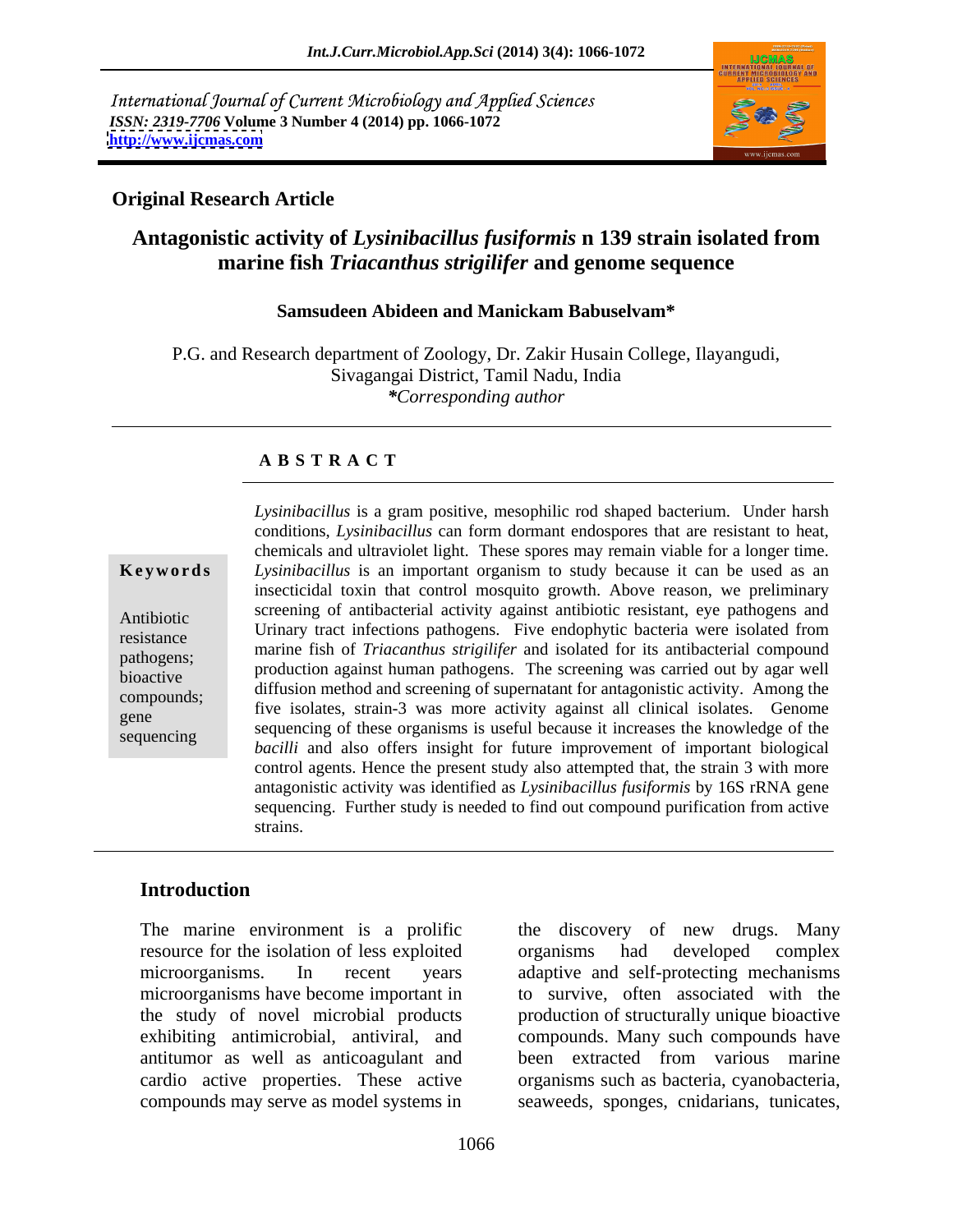soft corals, bryozoans, molluscs, Environmental isolates of the echinoderms, fish and sea snakes. Marine genus Lysinibacillus are potential bacteria produce broad-spectrum classical biological control agents for diseases that antibiotics and a variety of toxins such as affect cacao (Melnick, 2011). The genome tetradotoxins, saxitoxin, cigualoxins and sequence of this *Lysinibacillus* strain will brevetoxins which are useful in neuro facilitate the investigation of its beneficial physiological and neuro pharmacological properties in pharmaceutical industry. By studies. Production of antimicrobial considering the scope of marine bacteria compound seems to be a general and the less exploited nature of marine phenomenon for most bacteria. An microorganisms, in the present study a antimicrobial is a substance that kills or screening was made to isolate and identify inhibits the growth of microbes such as the bacteria using sequencing of 16S bacteria, fungi or viruses. The discovery of rRNA gene for the production of antibiotics has revolutionized the world of secondary metabolites against human medicine. The decreasing rate of discovery pathogens. of novel drugs from established terrestrial sources has motivated the evaluation of **Materials and Methods** new sources of chemically diverse objective compounds (Natham et al., Collection of marine fish 2004).

*Lysinibacillus* is a Gram-positive, rod- Strait for isolation of endophytic bacteria shaped, and round-spore-forming bacterial for screening of human pathogens. The genus in the family *Bacillaceae*. intestine of fish was sampled aseptically<br>Organisms in this genus were previously for bacteriological examination and regarded as members of the antibacterial assay. genus *Bacillus*, but the taxonomic status of these microorganisms, i.e., rRNA group 2 **Isolation of endophytic bacteria from** of the genus *Bacillus*, was changed to the genus *Lysinibacillus* in 2007 (Ahmed et al., 2007). Compared with *Bacillus*, Isolation of endophytic bacteria from the *Lysinibacillus* contains lysine and *Triacanthus strigilifer* intestine by adding aspartate in the cell wall peptidoglycan as 10 mL of Phosphate Buffered Saline diagnostic amino acids, in contrast (PBS) to 2 g of target organ. The tissue to *meso*-diaminopimelic acid in the extract was prepared by blending the genus *Bacillus* (Miwa et al., 2009). tissue for 1 min with homogenizer in ice *Lysinibacillus* is commonly found in soil bath. Tissue residue and fat were filtered (Ahmed et al., 2007) and has been isolated from plant tissues (Melnick et al., 2011), and  $10-2$  using PBS. 100  $\mu$ L of each from fermented plant seed products diluted sample inoculated to the Zoberl (Parkouda, 2010), and even from puffer marine agar (Himedia, Mumbai, India) fish liver specimens (Wang et al., 2010). using streak plate method. The plates were As an insecticidal microorganism, the maintained at 30 °C for 24 hours to allow genome of *Lysinibacillus sphaericus* strain bacterial growth. Each discrete colony was C3-41 was the first strain in the further subcultured for several times to

Environmental isolates of the genus *Lysinibacillus* are potential pathogens.

## **Materials and Methods**

### **Collection of marine fish**

Marine fish were collected from Palk intestine of fish was sampled aseptically for bacteriological examination and antibacterial assay.

#### **Isolation of endophytic bacteria from collected marine fish**

genus *Lysinibacillus* (Hu,2008). ensure that it was a pure culture beforeoff and subjected to serial dilutions  $(10-1)$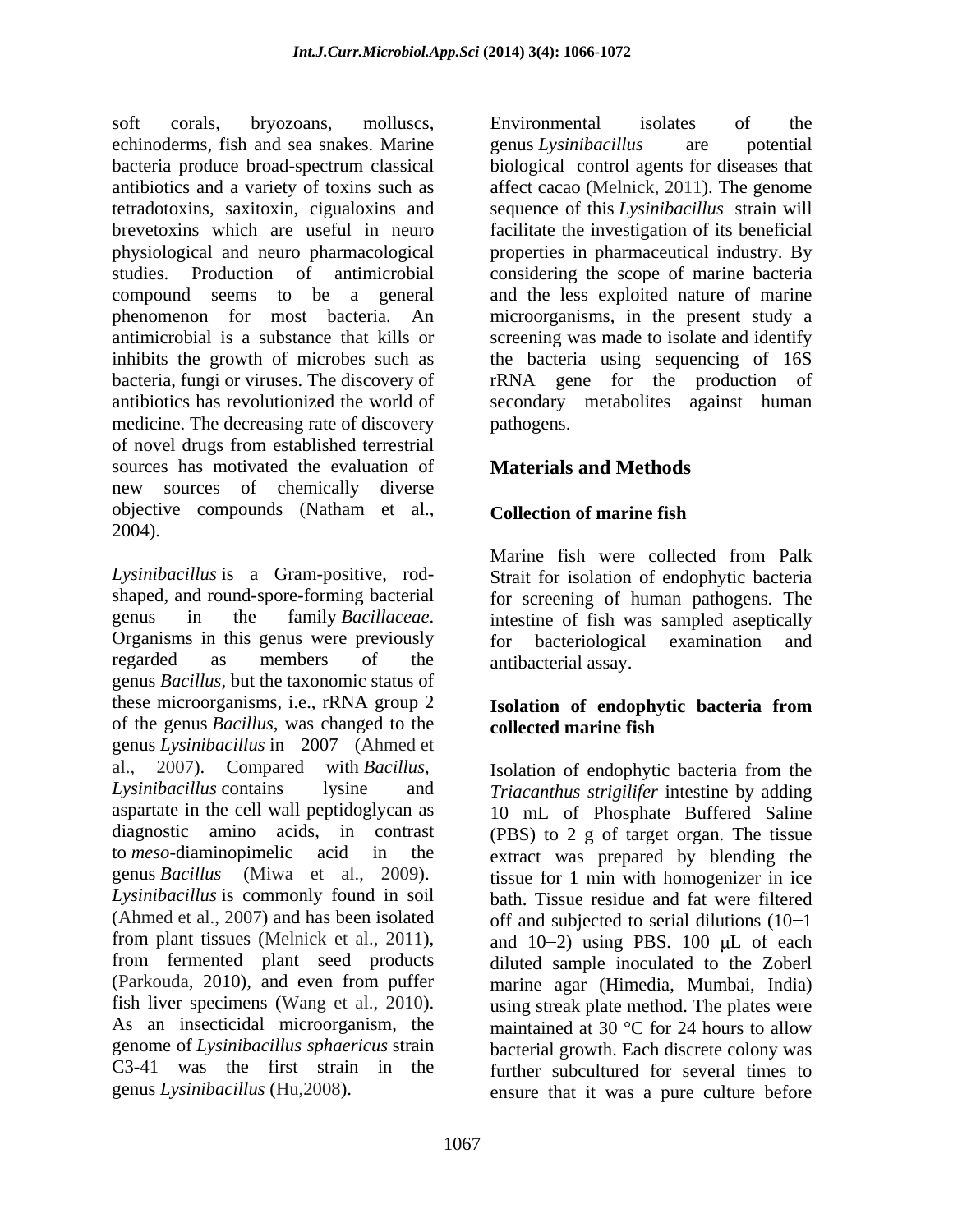for antagonistic study and identification.

#### **Biochemical Test of Isolates**

The endophytic bacteria isolates were **sequencing of 16S rRNA gene of isolates**  initially evaluated by biochemical tests i.e.

# **Production and screening of bioactive**  $\mu$ l of 0.5M EDTA (pH 8.0), 60  $\mu$ l of 10%

endophytic bacteria from marine fish grown in Nutrient broth were centrifuged at 4000 rpm for 10 minutes and supernatant was collected. The overnight cultures of the pathogens (ABR) viz., Staphylococcus aureus, Klebsiella pneumoniae, Streptococcus epidermis, Pseudomonas aeruginosa and Streptococcus pneumonia, Five urinary tract infection bacterial pathogens  $viz.$ Pseudomonas sp, Enterobacter Escherichia coli. sp, Klebsiella pneumoniae and Proteus sp., and Ten eye pathogens namely viz., E. coil, Staphylococcus aureus, Streptococcus Staphylococcus pyogenes, epidermis, Streptococcus pneumoniae, Klebsiella. Streptococcus Pneumoniae, vividins. in Nutrient broth were uniformly swabbed on the **Results and Discussion** sterile Muller Hindon agar plates using sterile cotton swabs. Five wells of 6mm The most potent isolates were identified as

subjected to the antagonistic activity and the seeded plates. Around 100µl of the bacterial identification. The marine supernatant collected was added to each bacterial isolates designated as Strain 1 to well aseptically. The plates were incubated 5 and isolated strains were stored at  $\angle$  4<sup>°</sup>C without inverting for 24 hours at 37<sup>°</sup>C and  ${}^{0}C$  and the zone of inhibition was noted and recorded.

## **Genomic DNA extraction, Cloning and**

indole test, methyl red test, voges- The most potent isolated bacterial strain proskauer test, citrate utilization test, was grown in 2ml Zobell Marine Broth nitrate reduction test, urease test, hydrogen (HiMedia, India) overnight at  $27^{\circ}$  C. The sulphilde test, catalase test, oxidase test, culture was centrifuge at 7000 rpm for 3 motility test, sugar fermentation test, gram min. The pellet was resuspended in 400 µl staining and shape were screened for the of sucrose TE. Lysozyme was added to a identification of isolated bacteria. final concentration of 8 mg/ml and **compounds from isolates against human** SDS and 3 µl of proteinase K from 20 **pathogens** mg/ml were added and incubated at 550C The overnight grown cultures of twice with phenol: chloroform (1:1) and <sup>o</sup> C. The incubated for 1h at 37°C. To this tube, 100 µl of 0.5M EDTA (pH 8.0), 60 µl of 10% overnight. The supernatant was extracted once with chloroform: isoamylalcohol (24:1) and ethanol precipitated. The DNA pellet was resuspended in sterile distilled water. The amplified product  $(1,500$ -bp) Was purified using GFX <sup>TM</sup> PCR DNA and Gel Band Purification Kit (Amersham Biosciences, USA) according to manufacturer's instruction. The 16S rDNA amplicon was cloned in pTZ57R/T vector according to the manufacturer's instruction (InsT/AcloneTM PCR Product Cloning Kit #K1214, MBI Fermentas). Full-length sequencing of the rRNA gene (about 1500 bp) for the isolated bacteria was carried out in Macrogen (Seoul, Korea). The full-length sequences obtained were matched with previously published sequences available in NCBI using BLAST (Altschul, 1997).

#### **Results and Discussion**

size were made with sterile cork borer on *Lysinibacillus fusiformis* based on the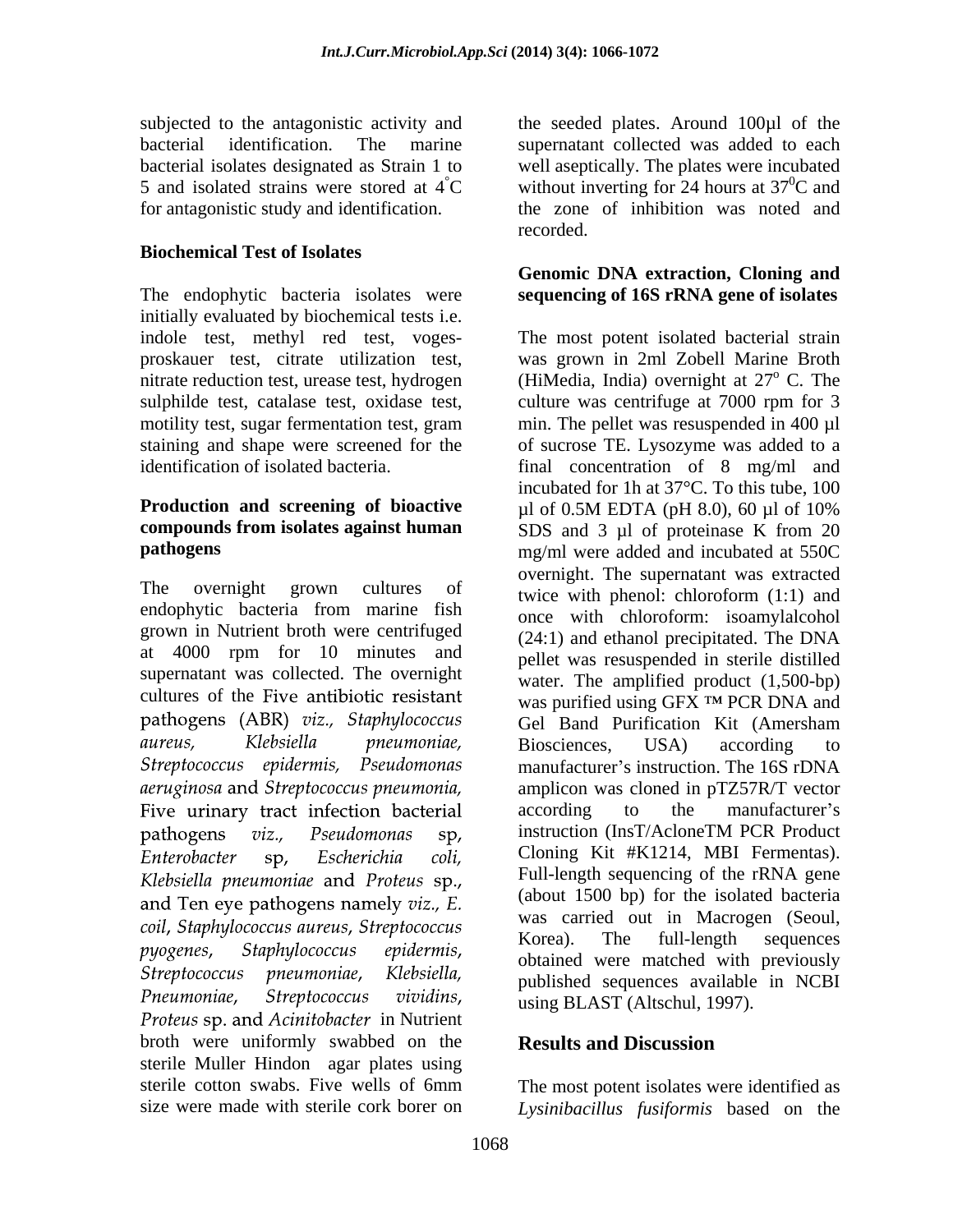results of 16 S rRNA sequencing. The against Gram-positive and Gram-negative Based on nucleotide homology and bacteria. (Hideyuki Shiozawa et al., phylogenetic analysis the microbe was 1993). Antagonistic interactions among detected as *Lysinibacillus fusiformis* and marine pelagic bacteria were studied by the nearest species was found to be Richard and Farooq (Richard, et al., *Lysinibacillus boronitolerans.* More than 2001). Five endopytic isolates of the 1470 bp of the 16 S rRNA genes of the present study exhibited antibacterial strains was sequenced (Fig. 1). Analysis activity against the most chosen clinical of the 16 SrRNA sequences confirmed the pathogens. The highest activity was found strain was found to be most similar to against pathogens exhibited by the Strain *Lysinibacillus fusiformis* (Accession Number: KF193525). Screening of antibacterial activity of 5 isolates was

The isolate strain 3 presented the highest *Streptococcus pneumonia*. Moreover, the suppressing the growth of ophthalmic was phylogenetically related to pathogens. Among the isolated strains, Lysinibacillus boronitolerans strain. strain 3 revealed the most effective Understanding antibiosis at the against Urinary tract infection pathogens. The results showed, strain 3 was the highest activity against *Klebsiella sps*. aquatic environment. Current assay for (Table 3) Table 4 shows the biochemical antimicrobial activity are inadequate (Table 3). Table 4 shows the biochemical antimicrobial activity are inadequate identification test results. The Based on because some antibiotic producing identification test results. The Based on because these criteria, strain 3 was selected to 16S

antibiotic had been isolated and identified by Burkholde *et al.*, (1966). A new hybrid antimicrobial antibiotic, Thiomarinol, was isolated from a marine bacterium, of new methods for screening novel *Alteromonas rava*. Thiomarinol showed excellent *invitro* antimicrobial activity

bacteria. (Hideyuki Shiozawa Richard and Farooq (Richard, 3.

carried out against different clinical antibacterial activity than the other strains. Inhibitory activity against atleast isolates. It was identified by 16S rRNA one clinical isolate was detected for 5 gene sequencing. Based on nucleotide isolates (Table 1). homology and phylogenetic analysis the The isolated strains were inhibited against *fusiformis*. The information about the majority of antibiotic resistance pathogens. phylogenetic relationship of these microbe inhibition zone (15mm) against combination of NCBI GeneBank and RDP isolated endophytic bacteria were revealed that the marine isolate strain 3 activity against *Pseudomonas aerugninosa* bhylogenetic level may allow a more (18 mm) (Table 2). In addition, focused search for antibiotics that are endophytic isolates were also tested active against a bacterial species or group. rRNA sequence inducer compound produced in the Marine bacteria producing a pyrrole These findings have important The isolated strain 3 showed more Microbe was detected as *Lysinibacillus*  with other bacteria were found using database. The sequence description was phylogenetically related to *Lysinibacillus boronitolerans* strain. Understanding antibiosis at the focused search for antibiotics that are active against a bacterial species or group. Such an understanding may also help to devise strategies for pathogen control in aquatic environment. Current assay for antimicrobial activity are because some antibiotic producing bacteria may require the presence of an presence of another bacterial species. These findings have important implications for the discovery of novel antimicrobial compounds from marine bacteria and may allow the development of new methods for screening novel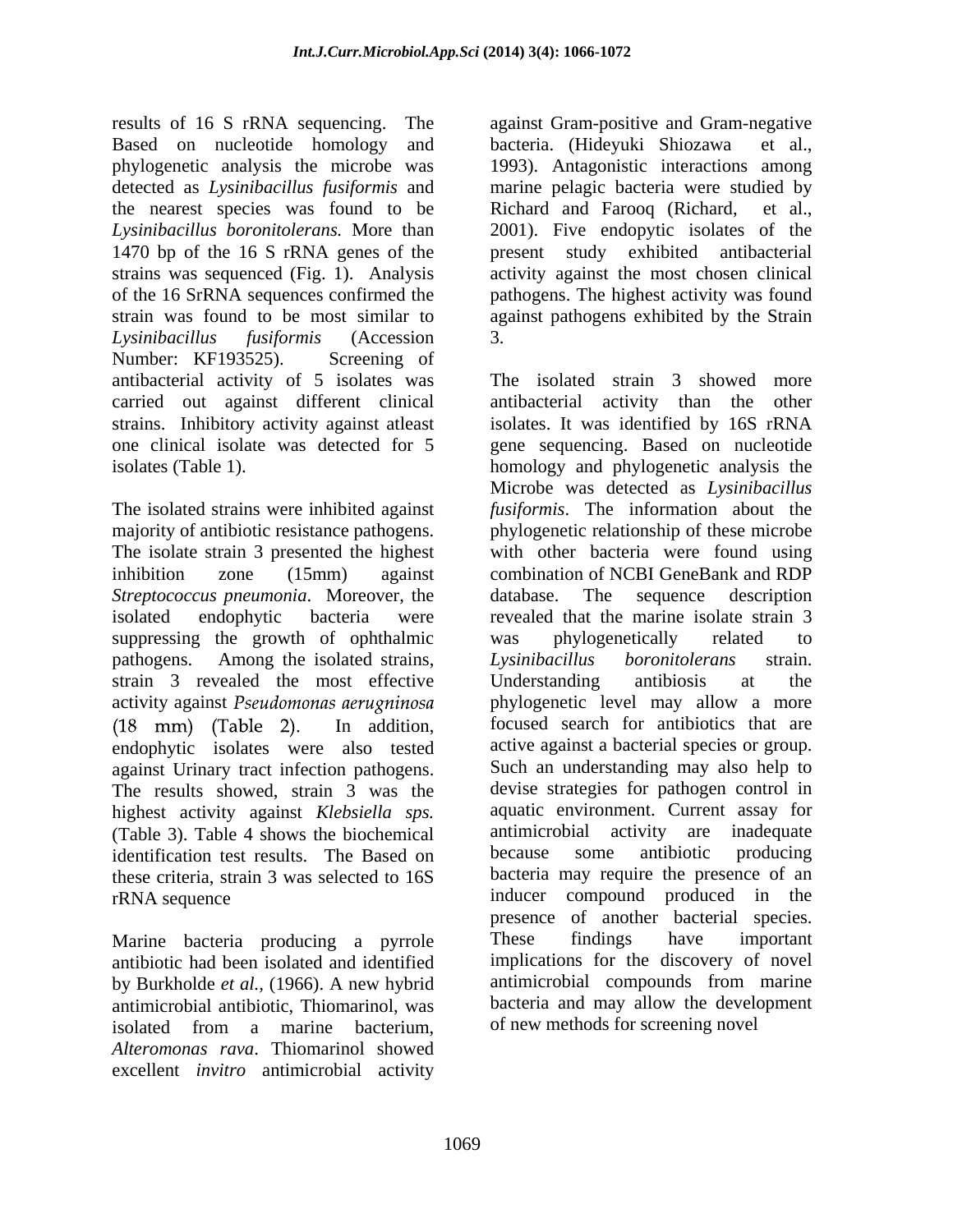|                            | Zone of Inhibition (mm diameter) |                 |                              |                          |    |  |  |
|----------------------------|----------------------------------|-----------------|------------------------------|--------------------------|----|--|--|
| <b>Test organisms</b>      |                                  | <b>Isolates</b> |                              |                          |    |  |  |
|                            |                                  |                 |                              |                          |    |  |  |
| Proteus sp.                | 02                               |                 | 04                           | 02                       | 02 |  |  |
| Serratia merchen           | 03                               | 05              | 06                           | 04                       | 02 |  |  |
| E. coli                    |                                  | 02              | $\Omega$<br>UJ.              | $\overline{\phantom{0}}$ |    |  |  |
| Bacillus aerogenosa        |                                  |                 |                              |                          |    |  |  |
| <b>Bacillus megaterium</b> |                                  |                 |                              |                          |    |  |  |
| Staphylococcus aureus      |                                  |                 | $12^{\circ}$<br>$\mathsf{L}$ | 14                       | 13 |  |  |
| Streptococcus viridae      |                                  |                 |                              |                          |    |  |  |
| S. epidermis               |                                  |                 |                              |                          |    |  |  |
| Pseudomonas aeroginosa     |                                  |                 |                              |                          |    |  |  |
| Solmonella typhii          |                                  |                 |                              |                          |    |  |  |
| Streptococcus pneumoniae   |                                  |                 | 15                           |                          |    |  |  |
| Klebsiella pneumoniae      |                                  |                 |                              |                          |    |  |  |

**Table.1** Antagonistic activity of isolates from *Triacanthus strigilifer* against antibiotic resistant pathogens

**Table.2** Antagonistic activity of isolates from *Triacanthus strigilifer* against eye pathogens

|                          | Zone of Inhibition (mm diameter) |  |    |    |    |  |  |  |  |  |
|--------------------------|----------------------------------|--|----|----|----|--|--|--|--|--|
| <b>Test organisms</b>    | <b>Isolates</b>                  |  |    |    |    |  |  |  |  |  |
|                          |                                  |  |    |    |    |  |  |  |  |  |
| Pseudomonas aerugninosa  |                                  |  | 18 |    | 12 |  |  |  |  |  |
| Enterobacter aerugenosa  |                                  |  | 12 |    | 10 |  |  |  |  |  |
| Micrococcus luteus       |                                  |  |    |    |    |  |  |  |  |  |
| Staphylococcus epidermis |                                  |  |    |    |    |  |  |  |  |  |
| Streptococcus pneumoniae |                                  |  | 14 | 11 | 12 |  |  |  |  |  |
| Klebsiella pneumoniae    |                                  |  |    |    |    |  |  |  |  |  |
| Streptococcus vividins   |                                  |  |    |    |    |  |  |  |  |  |
| Proteus sp.              |                                  |  |    |    |    |  |  |  |  |  |
| Acinitobacter sp.        |                                  |  |    |    |    |  |  |  |  |  |

**Table.3** Antagonistic activity of isolates from *Triacanthus strigilifer* against Urinary tract infections (UTI) pathogens

|                                              | Zone of Inhibition (mm diameter) |         |                 |    |                          |
|----------------------------------------------|----------------------------------|---------|-----------------|----|--------------------------|
| <b>Test organisms</b>                        |                                  |         | <b>Isolates</b> |    |                          |
|                                              |                                  |         |                 |    |                          |
| Pseudomonas sps.                             |                                  |         |                 |    |                          |
| Enterobacter sps.                            |                                  | $\pm 1$ | 08              |    | $\overline{\phantom{0}}$ |
| Klebsiella sps.                              |                                  |         | 22              | 11 | $\Omega$<br>UJ.          |
| $\mathbf{r}$<br>E. coli                      | 06                               | 07      | 08              |    | $\sim$<br>$\sim$         |
| $\overline{\phantom{a}}$<br>Proteus morganii | 09                               | 04      | 05              | 11 | ı 4                      |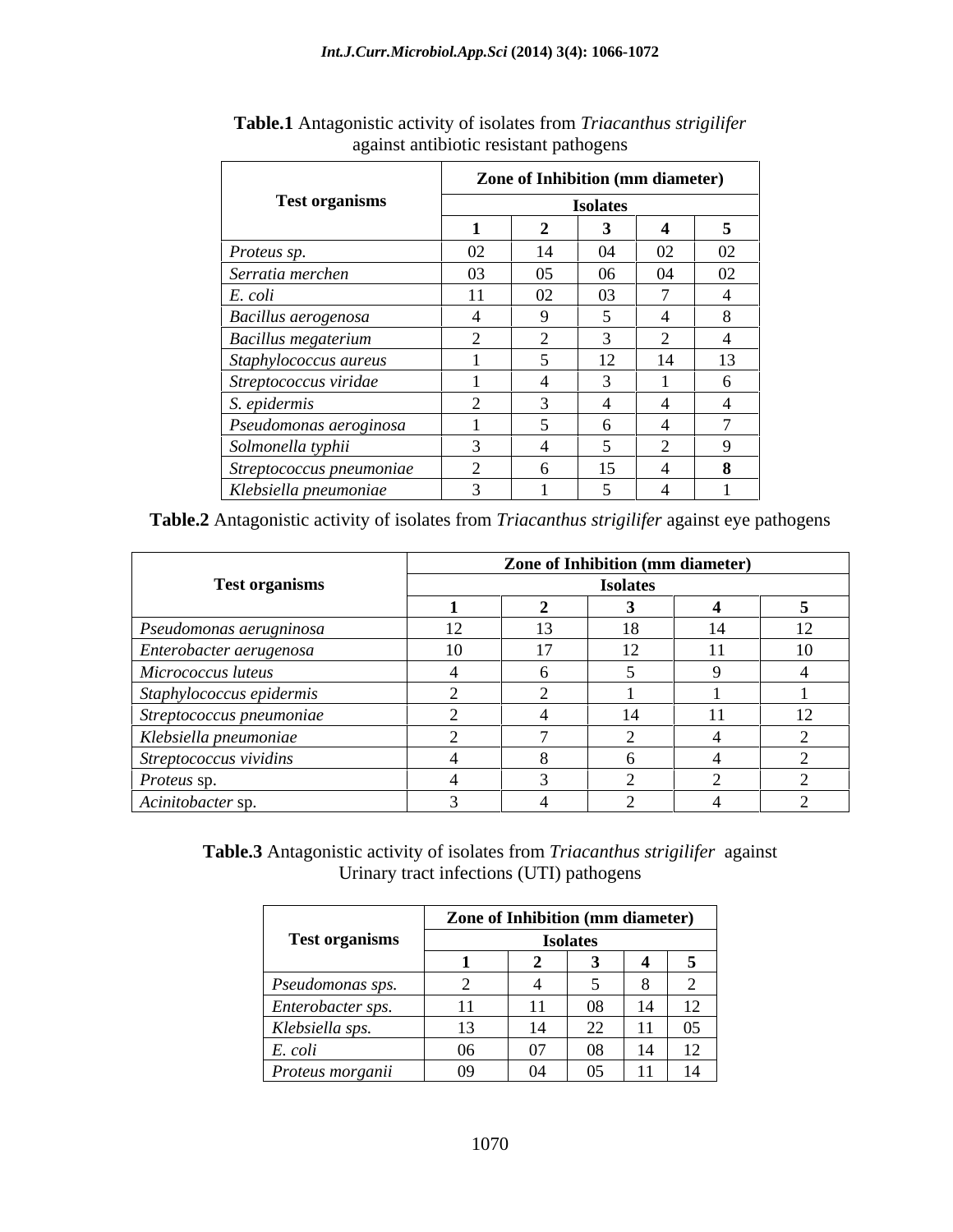|                 |                          |                                   | <b>Results</b> |                                                      |            |            |
|-----------------|--------------------------|-----------------------------------|----------------|------------------------------------------------------|------------|------------|
| <b>S.No.</b>    | <b>Biochemical tests</b> |                                   |                | Strain-1   Strain-2   Strain-3   Strain-4   Strain-5 |            |            |
|                 | Indole test              |                                   |                |                                                      |            |            |
|                 | Methyl red test          |                                   |                |                                                      |            |            |
|                 | Voges-proskauer test     |                                   |                |                                                      |            |            |
|                 | Citrate utilization test |                                   |                |                                                      |            |            |
|                 | Nitrate reduction test   |                                   |                |                                                      |            |            |
|                 | Urease test              |                                   |                |                                                      |            |            |
|                 | Hydrogen sulphide test   |                                   |                |                                                      |            |            |
|                 | Catalase test            | <b>Contract Contract Contract</b> |                |                                                      |            |            |
|                 | Oxidase test             |                                   |                |                                                      |            |            |
| $\overline{10}$ | Motility test            |                                   |                |                                                      |            |            |
|                 | Sugar fermentation test  |                                   |                |                                                      |            |            |
|                 | Gram staining            | $\sim$ +ve                        | $G^{-ve}$      | $G^{+ve}$                                            | $\sim$ -ve | $\sim$ -ve |
|                 | Shape                    | Rod                               | Coccii         | Rod                                                  | Coccii     | Coccii     |

#### **Table.4** Biochemical identification of isolates from *Triacanthus strigilifer*

#### **Fig.1** Phylogenetic analysis of *Lysinibacillus fusiformis*

**Caracter**